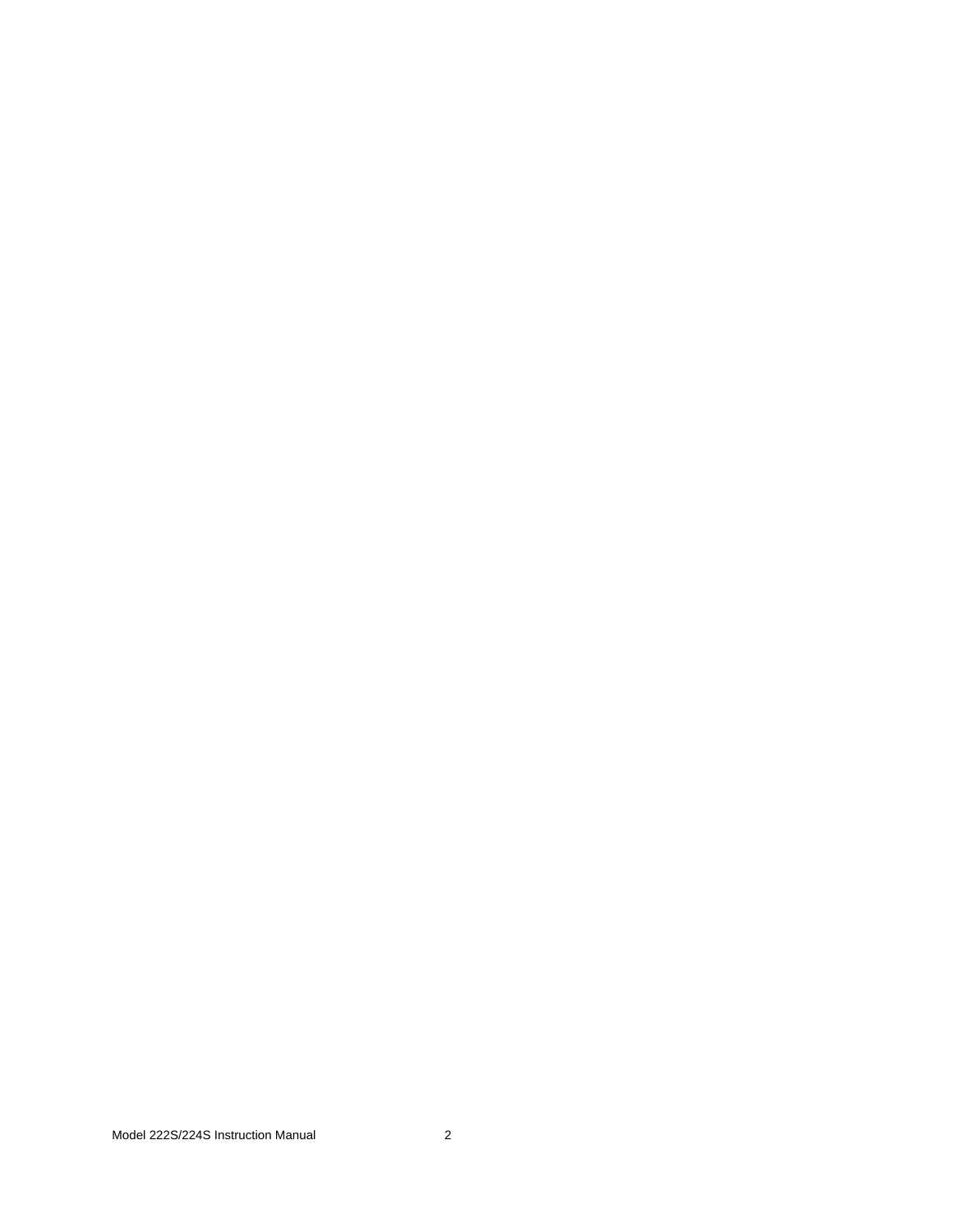## Lakewood Instruments

We thank you for your selection and purchase of a Lakewood Instruments product.

With proper care and maintenance, this device should give you many years of trouble-free service. Please take the time to read and understand this Installation and Operation Manual, paying special attention to the sections on **OPERATION** and **MAINTENANCE**.

If, in the future, any parts or repairs are required, we strongly recommend that only original replacement parts be used. Our Customer Service Department is happy to assist you with your parts or service requests.

- **2** Lakewood Instruments Customer Service and Technical Support **Departments can be reached by calling (800) 228-0839 or faxing (414) 355-3508, Monday through Friday, 7:30 a.m. - 5:00 p.m. CST.**
- **Mail should be sent to:**

**Lakewood Instruments 7838 North Faulkner Road Milwaukee, WI 53224 USA**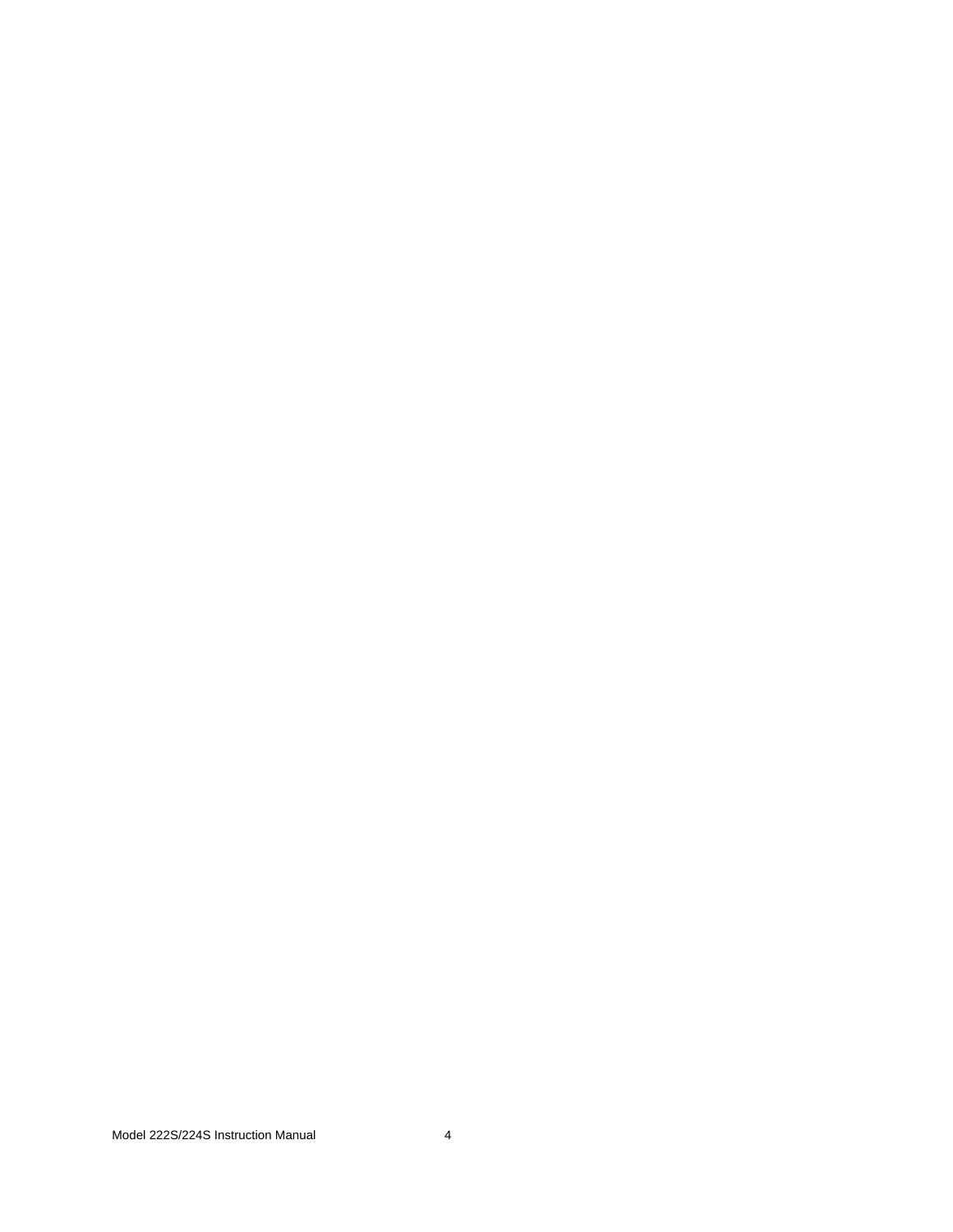# **MODEL 222S & 224S**

|                                                      | <b>Table of Contents</b> |
|------------------------------------------------------|--------------------------|
| <b>INTRODUCTION</b>                                  | 7                        |
| <b>Front Panel Description</b>                       | 8                        |
| <b>INSTALLATION</b>                                  | 9                        |
| Checking                                             | 9                        |
| Mounting                                             | 9                        |
| Plumbing                                             | 9                        |
| Wiring                                               | 9                        |
| <b>SETUP AND CALIBRATION</b>                         | 10                       |
| <b>Check the Operation</b>                           | 10                       |
| Setup Procedure                                      | 10                       |
| Set the Alarm Timer                                  | 10                       |
| Calibration                                          | 10                       |
| Measure the Sample Water                             | 11                       |
| Now You Can Calibrate the Analyzer                   | 11                       |
| <b>Establish the Conductivity Setpoint</b>           | 11                       |
| <b>Simulator Switch</b>                              | 11                       |
| <b>Hidden LCD ON/OFF Switch</b>                      | 12                       |
| <b>Temperature Compensator Simulator</b>             | 12                       |
| Fouling Compensator-Model 224S Only                  | 12                       |
| <b>OPTIONS SETUP</b>                                 | 13                       |
| -35 Isolated 4-20 mA Output Option                   | 13                       |
| -42 High/Low Alarms Option                           | 13                       |
| -44 Isolated 4-20 mA Output & High/Low Alarms Option | 14                       |
| -RP Option                                           | 14                       |
| <b>Jumper Settings</b>                               | 14                       |
| <b>MAINTENANCE AND TECHNICAL SERVICE</b>             | 15                       |
| <b>Technical Service</b>                             | 15                       |
| <b>Parts List and Service Guide</b>                  | 15                       |
| Maintenance                                          | 16                       |
| Troubleshooting                                      | 17                       |
| <b>DRAWINGS</b>                                      | 19                       |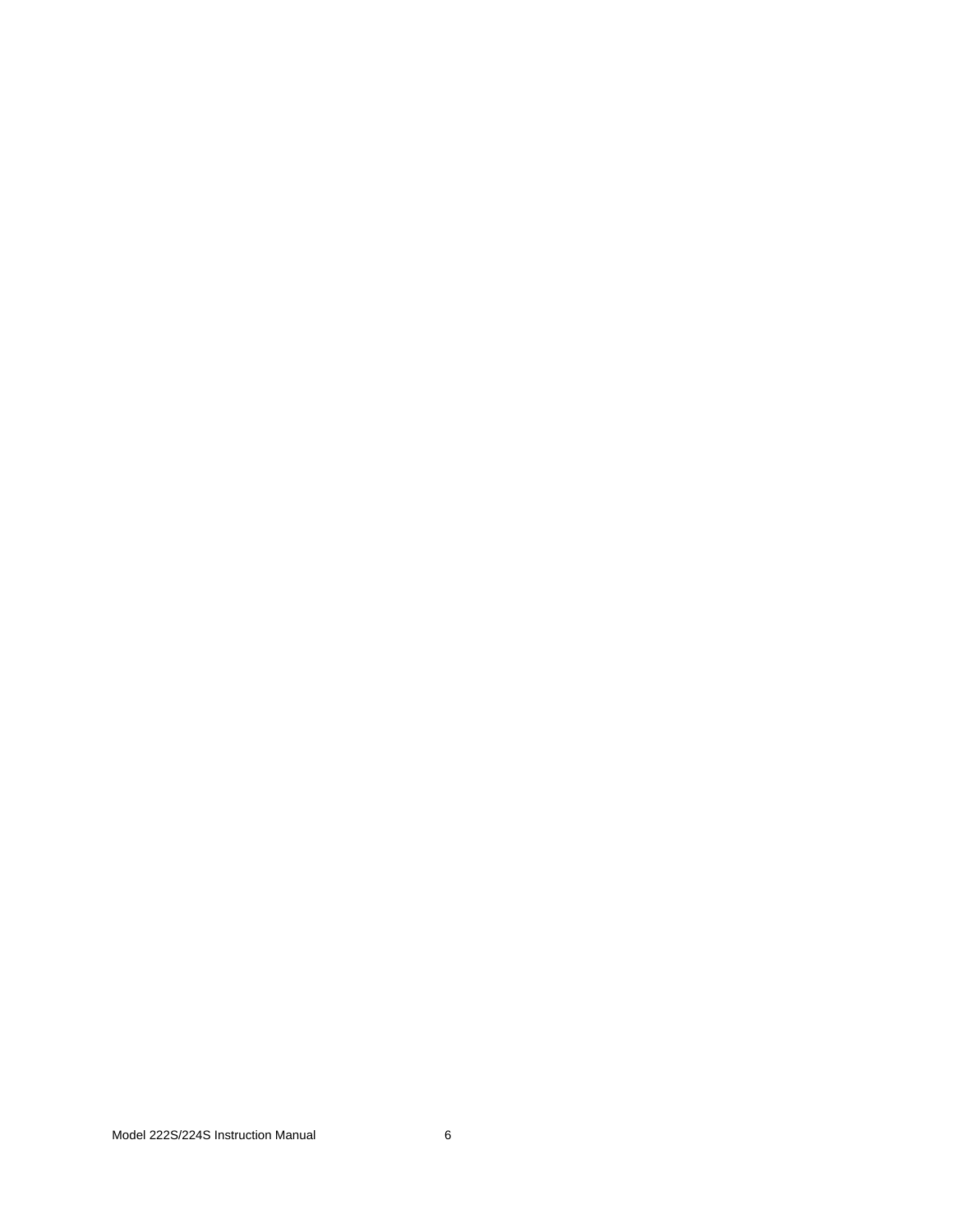### **INTRODUCTION**

### **MODEL 222S & 224S CONDENSATE CONDUCTIVITY ANALYZER**

Lakewood Instruments Models 222S and 224S are conductivity condensate analyzers. The 222S has a 2-electrode sensor for use in clean condensate returns that seldom foul. The 224S uses 4 electrode technology for industrial applications where contaminates foul the electrodes.

Maximize control and minimize labor costs with a 224S Analyzer that uses a 4-electrode conductivity sensor to compensate for electrode fouling. When excessive fouling occurs, an alarm tells the operator to clean the sensor.

#### **APPLICATIONS**

- Boiler condensate monitoring (222S)
- Process condensate monitoring (224S)
- Hot water chemical control (224S)
- Softener/demineralizer regeneration (224S)

#### **BENEFITS**

- Prevents contaminated condensate from entering the boiler.
- Accurate conductivity control even at extremely high cycles of concentrations.
- Automatic temperature compensator check assists with troubleshooting. (222S)
- Reduces calibration costs.
- Compensators and simulators reduce labor costs.

#### **FEATURES**

- The 224S, with a 4-electrode sensor, provides steady and accurate conductivity control even in dirty solutions.
- Electrode fouling compensation. (224S)
- The 224S alerts the operator when electrode fouling finally exceeds compensation.
- Push-button electrode test circuits make it easy to check the electrode's temperature compensator. (222S)
- Automatic temperature compensation.
- Watertight enclosure.



#### **SENSOR/RANGES**



Setpoint Range Deadband Accuracy Auto. Temp. Comp. Temp. Comp. Check Display Analog Output Alarm Timer

Fouled Sensor Alarm Above & Below Alarms Direct/Reverse Setpoints Power Relay **Ratings** Enclosure Water Max.

Ambient

Set your own value 0 to 100 (222S); 0 to 500 (224S) Adjustable 1 to 10% Depends on range/sensor/solution. 32 to 212°F (0 to 100°C) Switch behind the panel LCD—3 digits (i.e., 500, 50.0) 4-20 mA with -35 Option User select—15 sec., 15, 30 & 60 min. Locks out chemical feed if used. LED indicator (224S) Setpoint LED indicator User-selectable 120 or 240 VAC 50/60 Hz, 10 **Watts** 1/6 HP max. 2 @ 5 Amps inductive UL Listing pending NEMA 4X corrosion & waterproof To 392°2F (200°C)—see sensor ratings 32 to 158°F (0 to 70°C)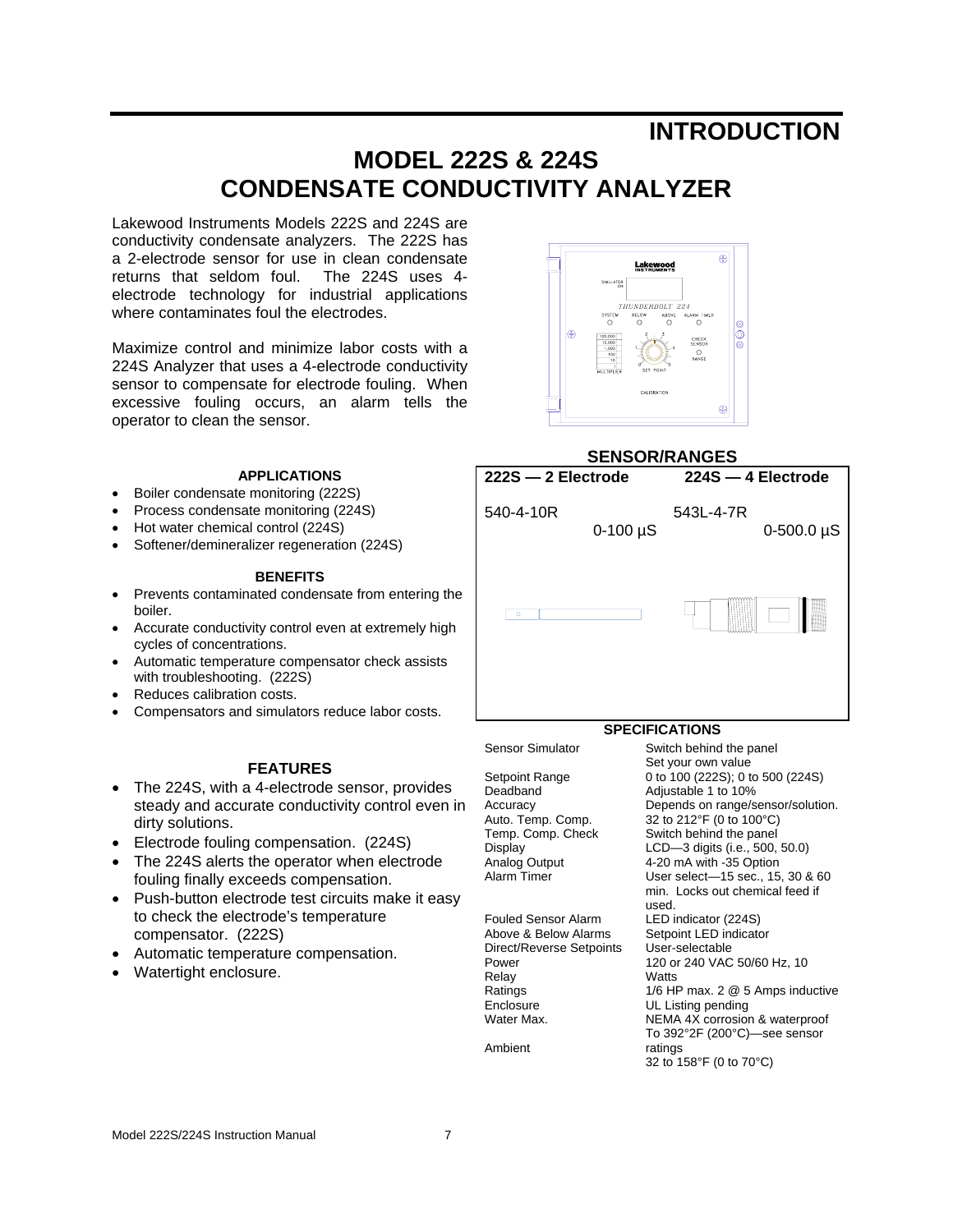### **Front Panel Description**



The setpoint level you select, based on your water treatment engineer's recommendation, will determine the conductivity level that the controller will maintain. When the conductivity level rises above the setpoint, the output relay is activated.

reads the same as the conductivity of your flow cell

sample.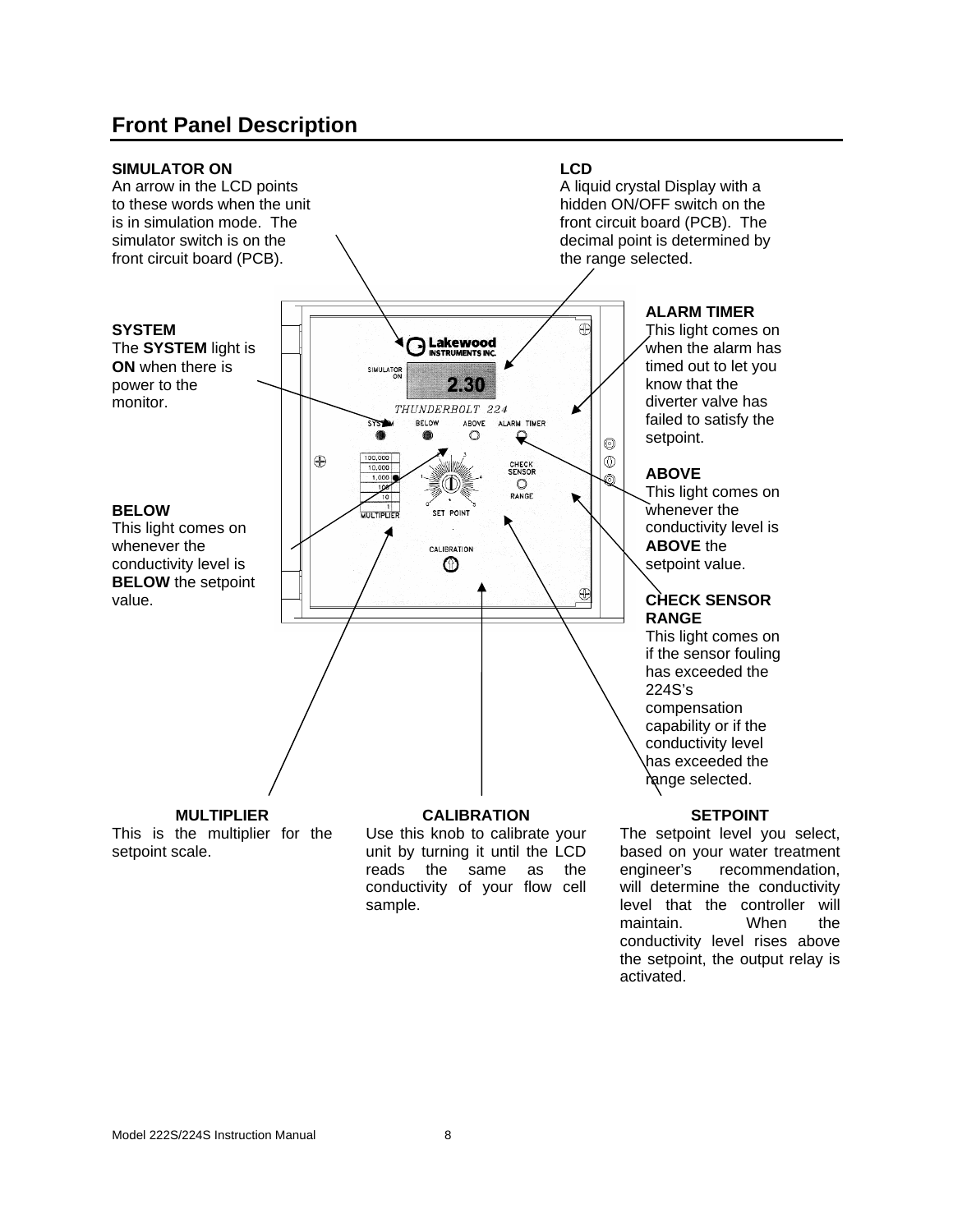## **INSTALLATION**

#### **Checking**

Inspect the shipping carton for obvious external damage. Note on the carrier's bill-of-lading the extent of the damage, if any, and notify the carrier. Save the shipping carton until your Model 222S or Model 224S analyzer is started up.

#### **If there was shipping damage, call the Lakewood Instruments Customer Service Department at (800) 228-0839 and return the analyzer to the factory in the original carton.**

#### **Mounting**

Mount the Model 222S or Model 224S analyzer on a FLAT, NON-VIBRATING wall.

Avoid drilling or punching additional holes in the analyzer enclosure, or it will no longer meet NEMA 4X protection standards. Damage incurred as a result of any alteration to the enclosure is not covered under the Lakewood Instruments product warranty.

**NOTE: EXCESSIVE HEAT AND/OR DIRECT SUNLIGHT EXPOSURE WILL DARKEN THE LCD DISPLAY SCREEN, MAKING IT DIFFICULT TO READ, AND MAY SHORTEN THE LIFE OF OTHER ELECTRONIC COMPONENTS.** 

### **Plumbing**

#### **Condensate Monitoring**

Make sure you locate the sensor where the pipe is **ALWAYS** full of water.

- The controller diverts contaminated condensate to waste and keeps it out of the boiler. Always install the sensor in the bottom of a "U" to make sure the pipe is full.
- If the condensate contaminants are oily or animal fats, use the Model 224S controller and the 543L-4-8 sensor for 4-electrode fouling compensation.
- The alarm timer may be used for a delayed remote alarm indicator.

#### **WARNING: DO NOT USE PVC OR CPVC PLUMBING.**

#### **Wiring**

See drawings for wiring instructions.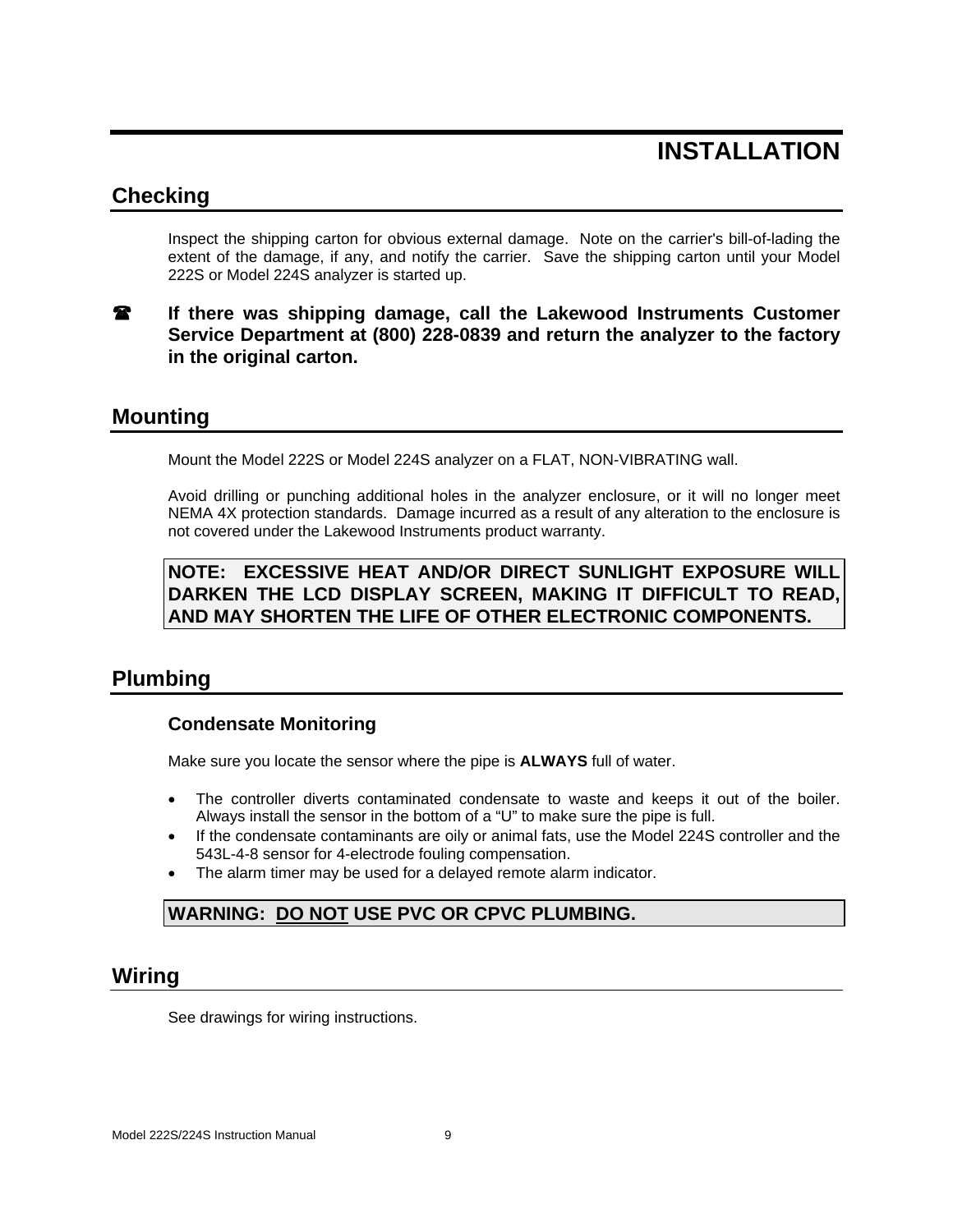### **Setup and Calibration**

#### **Check the Operation**

Programming and calibrating the Model 222S or Model 224S is easy. Just start at the beginning and work all the way through this section.

After installation is completed, follow these instructions:

- All the plumbing and wiring needs to be properly attached before turning the power on to your unit.
- Make sure you locate the sensor where the pipe is **ALWAYS** full of water.
- Check for loose wire connections.

#### **Setup Procedure**

The Model 222S reads condensate conductivity in the range of 0-100  $\mu$ S at the factory. The Model 224S reads condensate conductivity in the range of 0-500  $\mu$ S at the factory.

#### **Set the Alarm Timer**

The alarm timer can be used as a delayed alarm to alert the operator if a poisoned condensate condition persists. While you have the front panel open, locate the **S2** switch to select the alarm time. The **TIMER** light on the front panel will come on after the time you select expires.

To select the alarm time, set the **S2** switch to the proper setting based on this chart:

| <b>SWITCH ON</b> | TIME      |
|------------------|-----------|
|                  | $15$ sec. |
| $\frac{2}{3}$    | 15 min.   |
|                  | 30 min.   |
|                  | 60 min.   |
| None             | Timer     |

For example, if you want the alarm set for 30 minutes, then set switch **3** to **ON**. Switch **1** (15 sec.) is useful for testing purposes.

|                | EXAMPLE: 30 min. |
|----------------|------------------|
|                | OFF/ON           |
|                |                  |
| $\overline{c}$ |                  |
| 3              |                  |
|                |                  |
|                |                  |

#### **Calibration**

In order to calibrate your unit, you must first measure the sample water. You can use an Lakewood Instruments calibrated hand-held conductivity meter, a Myron L unit or other similar meters. A small, straight screwdriver may also be needed to adjust the **CALIBRATE** shaft.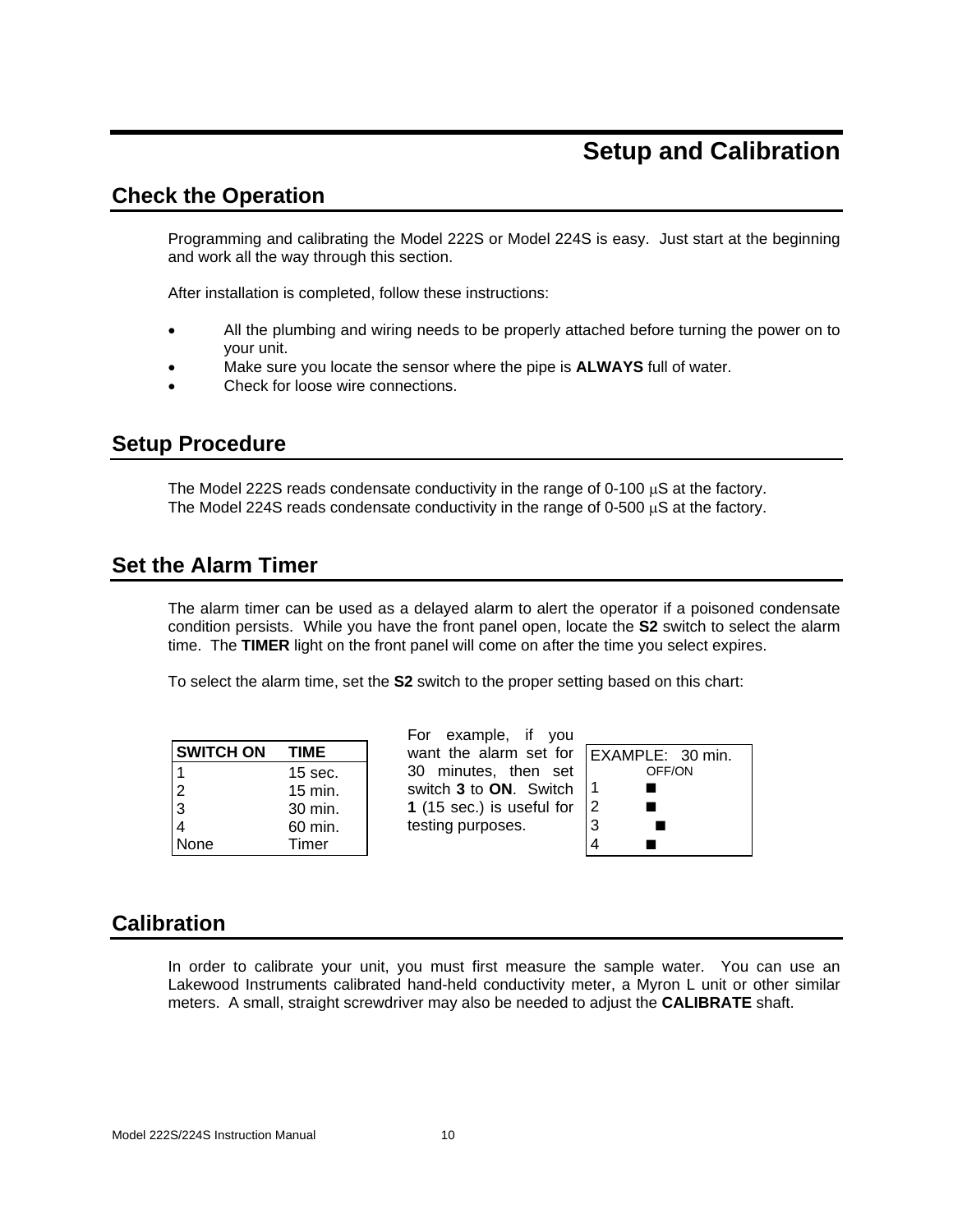#### **Measure the Sample Water**

- Measure the water conductivity level with a calibrated hand-held conductivity meter. If you do not have a meter, contact your water treatment engineer for instructions or a service call.
- Make careful note of the conductivity level since you will use it to calibrate your unit.

#### **Now You Can Calibrate the Analyzer**

- Make sure there is flow in the system and the system light is **ON**.
- You should adjust the **CALIBRATE** shaft until the LCD reads the same as the sample read on the hand-held meter. For example, if the meter read **35** µ**S**, then the LCD should read: **35.0**, assuming a multiplier of 1.

#### **Establish the Conductivity Setpoint**

• Now adjust the setpoint to the value your water treatment engineer recommends.

#### **Simulator Switch**

On the front circuit board (PCB), a simulator switch allows you to calibrate your outputs without tampering with the unit's calibration.

- Turn and pull on the front panel lock screw to access the front PCB.
- The switch is on the front PCB, numbered **S4**. Push the slide down for **SIMULATOR ON** mode. The LCD on the front panel should have an arrow pointing to **SIMULATOR ON.** Simulator **ON** position.





• Push and hold the temperature compensator button (**S3**), located on the back of the front board, while you turn the sensor simulator pot (**R82**) to make the conductivity reading on the LCD read your personal number. Any number will do, but make it three (3) digits (i.e., 123).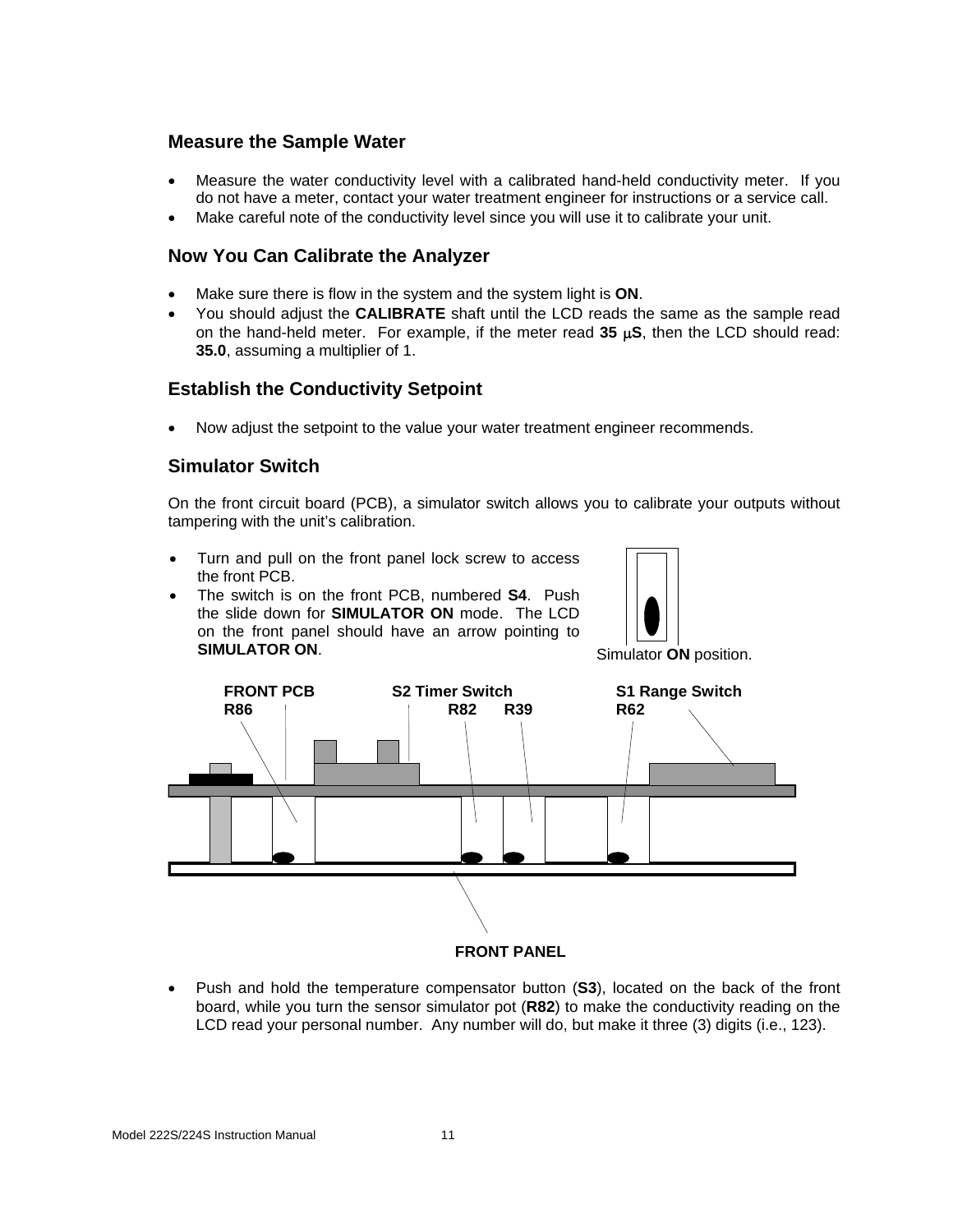#### **NOTE: YOU MUST CALIBRATE YOUR MONITOR TO THE WATER BEFORE SETTING YOUR PERSONAL NUMBER.**

- Return the simulator slide to the **OFF** position.
- Now any time the front panel calibration potentiometer is moved, your personal number will be changed, indicating someone has tampered with the calibration.
- To check for tampering, access the front PCB, push the simulator slide to the **ON** position and push in the temperature compensator button. The LCD should display your personal number.



Simulator **OFF** position.

#### **Hidden LCD ON/OFF Switch**

If you decide that you do not want the LCD to be readable, an easy-to-use ON/OFF push-button (**S5**) has been included for your convenience. Simply open the front panel and push the **S5** button once to turn the LCD **OFF**. Push it again to turn it back **ON**.

#### **Temperature Compensation Simulator**

You can use the temperature compensation simulator button (**S3**) to check your probe's temperature compensator. When you push and hold the button in, it simulates the temperature compensation you would get from water at 25° C. If you have an erratic reading, you can push the button in and it will bring the reading back to normal if the temperature compensator is bad in your probe.

#### **Fouling Compensator — Model 224S Only**

The Model 224S will compensate for fouling. When the **CHECK SENSOR** light is on, it means that fouling has exceeded the compensation capability and the sensor should be removed and cleaned (SEE: **Maintenance** for cleaning procedures).

#### **NOTE: DON'T FORGET TO SET UP YOUR OPTIONS AS SHOWN BELOW.**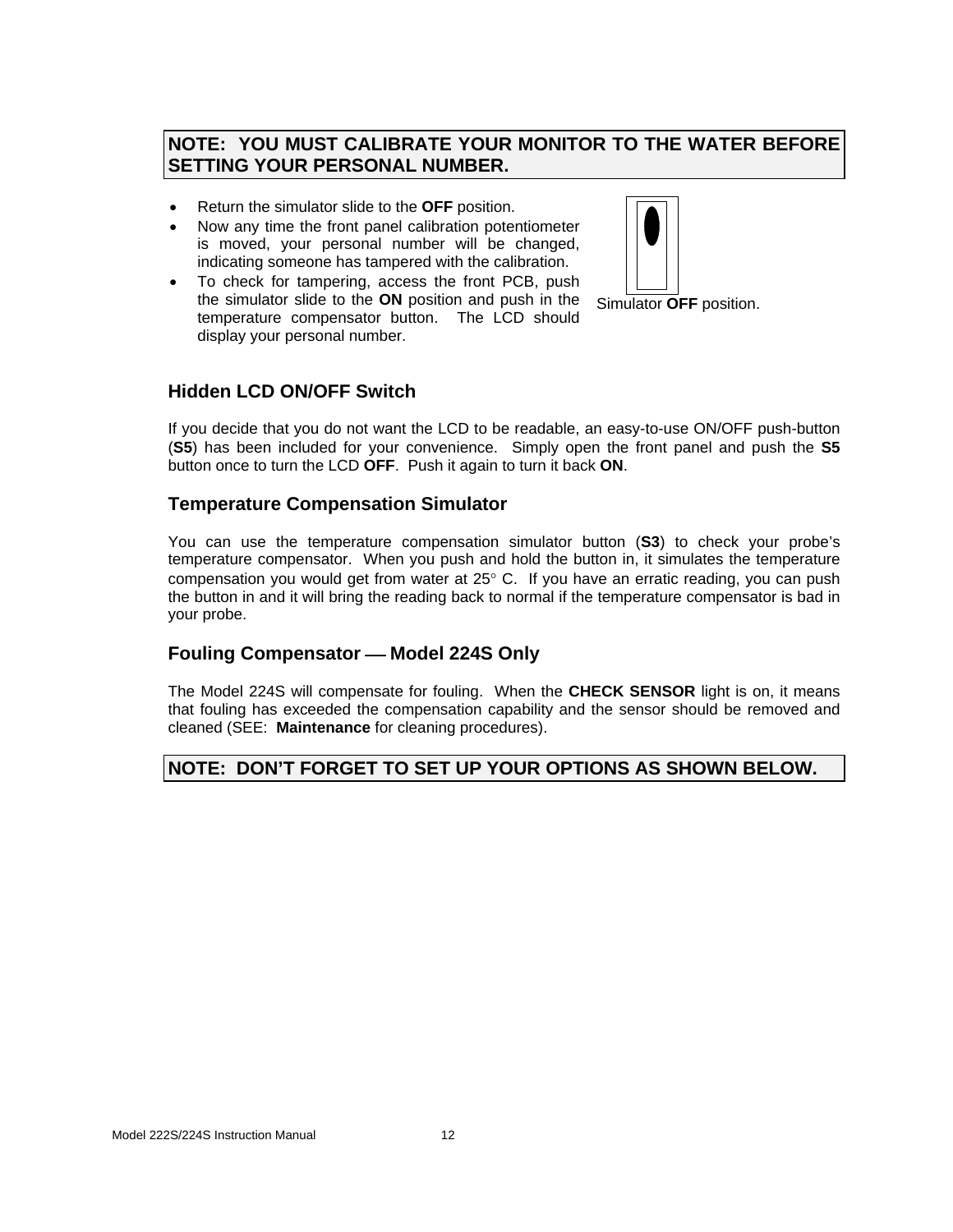## **Options Setup**

### **-35 Isolated 4-20 mA Output Option**

The Model 222S and Model 224S monitors can be equipped with isolated 4-20 mA outputs for a recorder or computer. This option allows you to monitor your system from a remote location. This interface card plugs into the back PCB. The output is factory-preset for 0 conductivity  $= 4$ mA and the full scale = 20 mA. The **ZERO** and **SPAN** adjustments allow you to scale the output whenever you change the conductivity range. The charts below are examples of these calibrations. Before you calibrate, wire the recorder or computer to terminal block **TF**.

#### **NOTE: IF YOU WANT BOTH THE-35 AND -42 OPTIONS, YOU NEED THE -44 OPTION.**

- Unplug your inhibitor pump and blowdown valve.
- Connect a DC Voltmeter (DVM) to the  $-35$  card  $[ (+)$  to **TP-2** and  $(-)$  to **TP-1**]
- Disconnect the conductivity sensor and expose it to the air until the LCD on the front PCB reads  $0$  — the 4 mA value.
- Then turn the **R-14** (**ZERO**) adjustment screw on the **-35** card until your DVM reads **0** Volts — the 4 mA value. Then replace and secure the sensor.
- On the back of the front PCB, push the simulation switch to **SIMULATOR ON**, then turn the simulator pot (**R82**) until the LCD on the front panel reads the full scale value you have established for your unit (i.e., 50) — the 20 mA value.
- Finally, turn the R-17 (SPAN) adjustment screw on the -35 card until your DVM reads 4 Volts ⎯ the 20 mA value.
- Because the extreme ranges have been set, the mid-ranges should be automatic. To check the proportional adjustments, turn the simulator pot (**R82**) until the LCD reads the half scale value (i.e., 25). The DVM should read 2 Volts — the 12 mA value.
- On the front PCB, push the simulation switch to the **OFF** position.
- Reconnect your inhibitor pump and blowdown valve.

| Range: $0-100 \mu S$ | Range: $0-500 \mu S$ |
|----------------------|----------------------|
|                      |                      |

| Conductivity | mA       | $\mathsf{tp}_{1 \text{ and } 2}$<br>Volts | Conductivity | mA | $\mathsf{TP}_1$<br>Vol |
|--------------|----------|-------------------------------------------|--------------|----|------------------------|
|              |          |                                           |              |    |                        |
| 50           | 1 ຕ      |                                           | 250          |    |                        |
| 100          | ∩∩<br>∠∪ |                                           | 500          | 20 |                        |

| Range: $0-500 \mu S$ |    |                                  |
|----------------------|----|----------------------------------|
| Conductivity         | mA | $TP_{1 \text{ and } 2}$<br>Volts |
|                      |    |                                  |
| 250                  | 12 |                                  |
|                      |    |                                  |

Please refer to the Lakewood *-35, -42, -44 Option Card Instruction Manual* for more information.

### **-42 High/Low Alarms Option**

Extra High and Low Alarms for remote alarm status or computer alarm log are available with this option. The -42 card plugs into the back PCB.

#### **NOTE: IF YOU WANT BOTH THE-35 AND -42 OPTIONS, YOU NEED THE -44 OPTION.**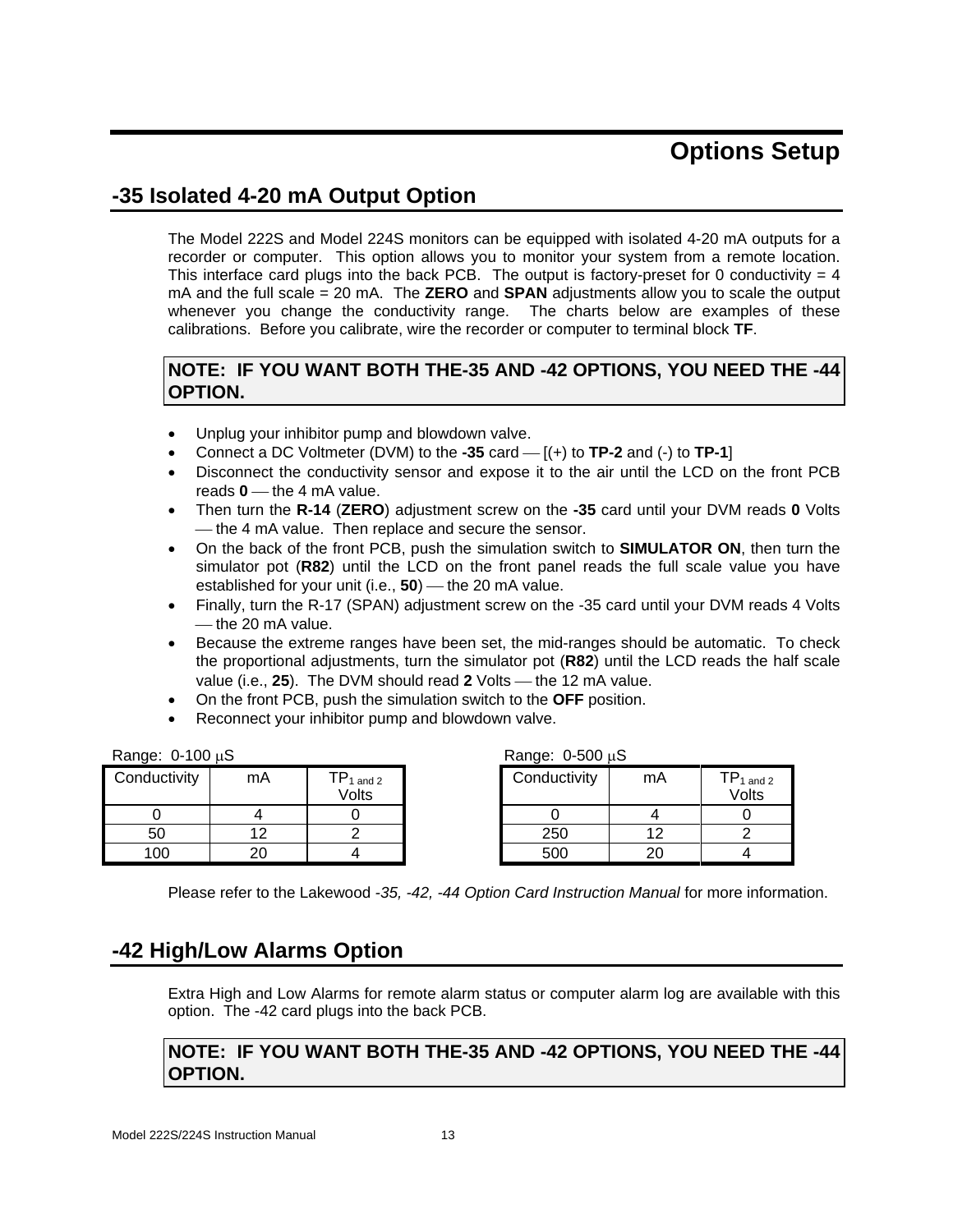- Unplug your inhibitor pump and blowdown valve.
- On the front PCB, push the simulator switch to **SIMULATOR ON**. Then turn the simulator pot (**R82**) until the LCD on the faceplate reads the value you desire for your Low Alarm trip point.
- Then open the front panel again. On the **-42** card, turn the Low Alarm screw (**R-1T**) counterclockwise until the alarm is activated. Your Low Conductivity Alarm is now set.
- Now turn the simulator pot (**R82**) until the LCD reads the value you desire for your High Alarm trip point.
- On the **-42** card, turn the High Alarm screw (**R-2T**) clockwise until the alarm is activated. Your High Conductivity Alarm is now set.
- On the front PCB, push the simulation switch to the **OFF** position.

Please refer to the Lakewood *-35, -42, -44 Option Card Instruction Manual* for more information.

### **-44 Isolated 4-20 mA Output & High/Low Alarms Option**

The -35 and -42 options are combined on one card so you can operate a 4-20 mA output and the High/Low Alarms at the same time. Refer to the setup procedures for both cards described above.

Please refer to the Lakewood *-35, -42, -44 Option Card Instruction Manual* for more information.

#### **-RP Option**

For remote preamp switch settings and wiring information, see attached prints.

The simulator switches for conductivity, temperature and the fouled sensor LED are not used with the -RP option.

#### **Jumper Settings**

The jumper settings are factory-preset.

#### **RECOMMENDATION: CONTACT THE LAKEWOOD INSTRUMENTS SERVICE DEPARTMENT FOR ADDITIONAL INSTRUCTIONS FOR SPECIFIC CHANGES.**

### **YOUR MONITOR IS NOW READY FOR USE.**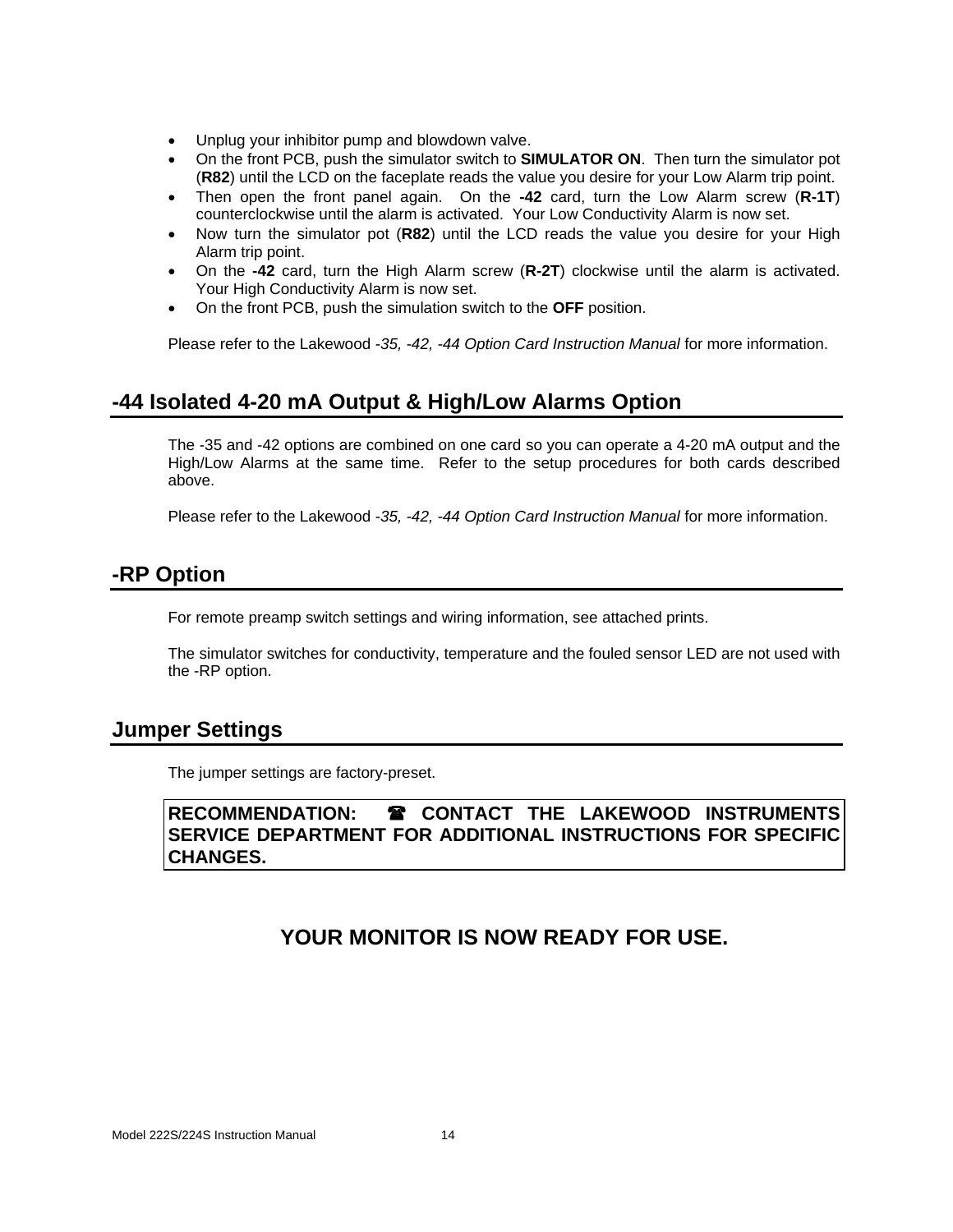### **Maintenance and Technical Service**

### **Technical Service**

- **Technical Support for Lakewood Instruments can be reached by calling (800) 228-0839 or faxing (414) 355-3508, Monday through Friday, 7:30 a.m. - 5:00 p.m. CST.**
- **Mail and returns should be sent to:**

#### **Lakewood Instruments 7838 North Faulkner Road Milwaukee, WI 53224 USA**

When any merchandise is returned to the factory, please call and obtain a return material order (RMO) number and have the following information available:

- Customer's name, address, phone and fax numbers.
- A purchase order number (no exceptions) for cases where parts are required that are not under warranty.
- A contact person's name and phone number to call if the equipment is beyond repair or to discuss any other warranty matter.
- Equipment model and serial numbers.
- Reason for return (i.e., repair, warranty, incorrect part, etc.).

We will then fax to your attention an RMO form that must accompany the returned item.

#### **NOTE: THE RMO NUMBER MUST BE CLEARLY WRITTEN ON THE OUTSIDE OF THE PACKAGE(S) BEING RETURNED.**

### **Parts List and Service Guide**

When calling Lakewood Instruments, please have the controller's complete model number and serial number available, so that the technician can better assist you.

When any parts are returned to the factory, please indicate:

- Customer's name and address
- Individual at customer location to send the repaired controller or new part to
- The person (and phone number) to call if the equipment is beyond repair or for any warranty matter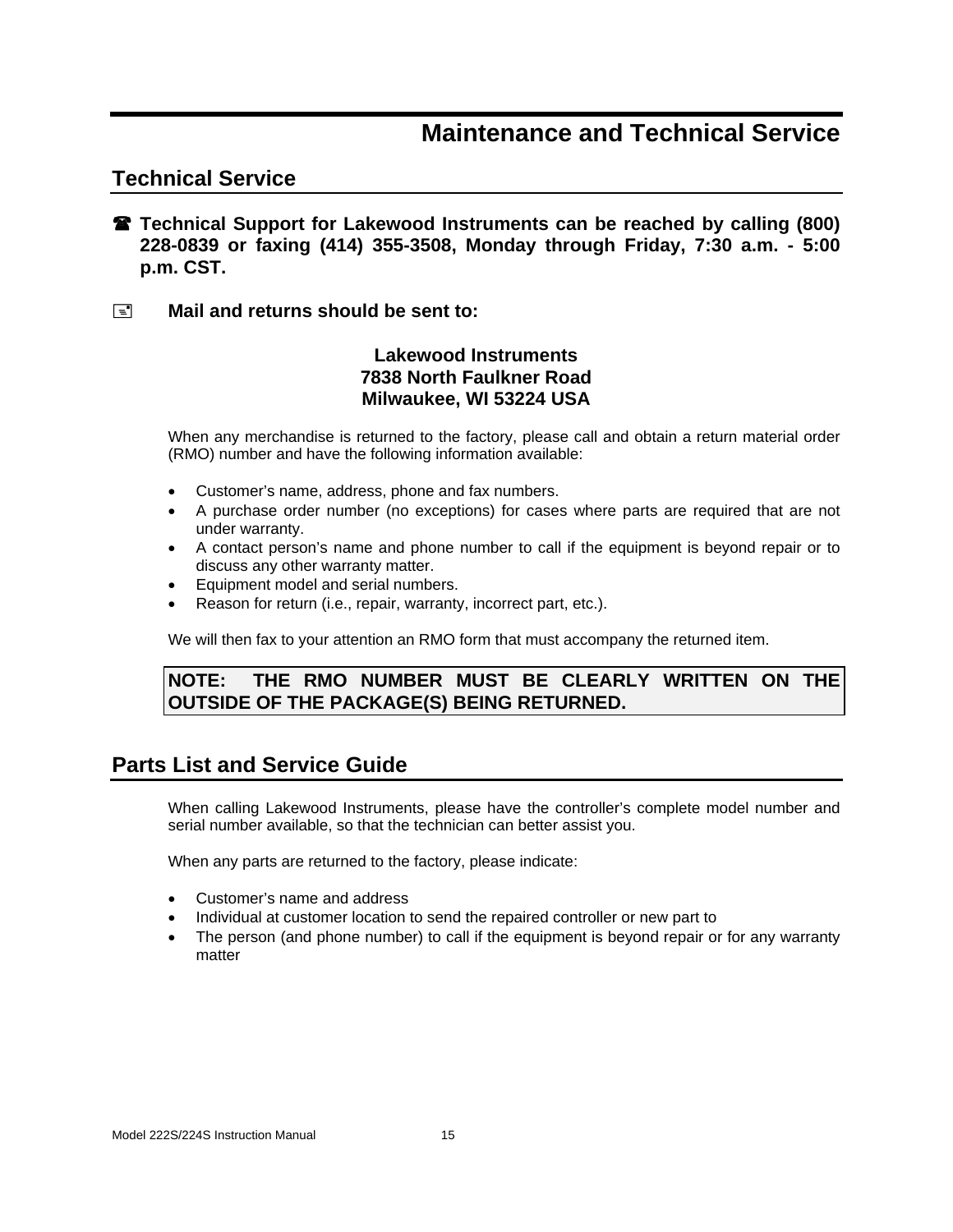| <b>PART NUMBER</b> | <b>DESCRIPTION</b>                                                                                                                                                                               |
|--------------------|--------------------------------------------------------------------------------------------------------------------------------------------------------------------------------------------------|
| 700277 K= 1-4      | 2-electrode conductivity sensor                                                                                                                                                                  |
| 700543-L-4         | 4-electrode conductivity sensor                                                                                                                                                                  |
|                    |                                                                                                                                                                                                  |
| technician.        | Write your controller's complete model number, serial number, software version and software<br>revision here so that you will have them available if you wish to contact an Lakewood Instruments |
| Model Number:      |                                                                                                                                                                                                  |
| Serial Number:     |                                                                                                                                                                                                  |

#### **Maintenance**

#### **Conductivity Sensor**

Clean the electrode end of the conductivity sensor once a month if you have the Model 222S. The Model 224S has a fouling compensator which reduces the need for sensor cleaning. The fouling alarm will tell you when the sensor is too fouled to provide accurate readings. You must clean the sensor at that time. Follow the instructions listed below:

- Turn sample flow off.
- Remove the sensor.
- Use a soft brass brush to gently clean the sensor tips.
- Replace the sensor.
- Turn sample flow back on.
- Calibrate the controller, then allow the controller to operate for several minutes in order to stabilize the electrodes. Then you can recalibrate the controller for best accuracy.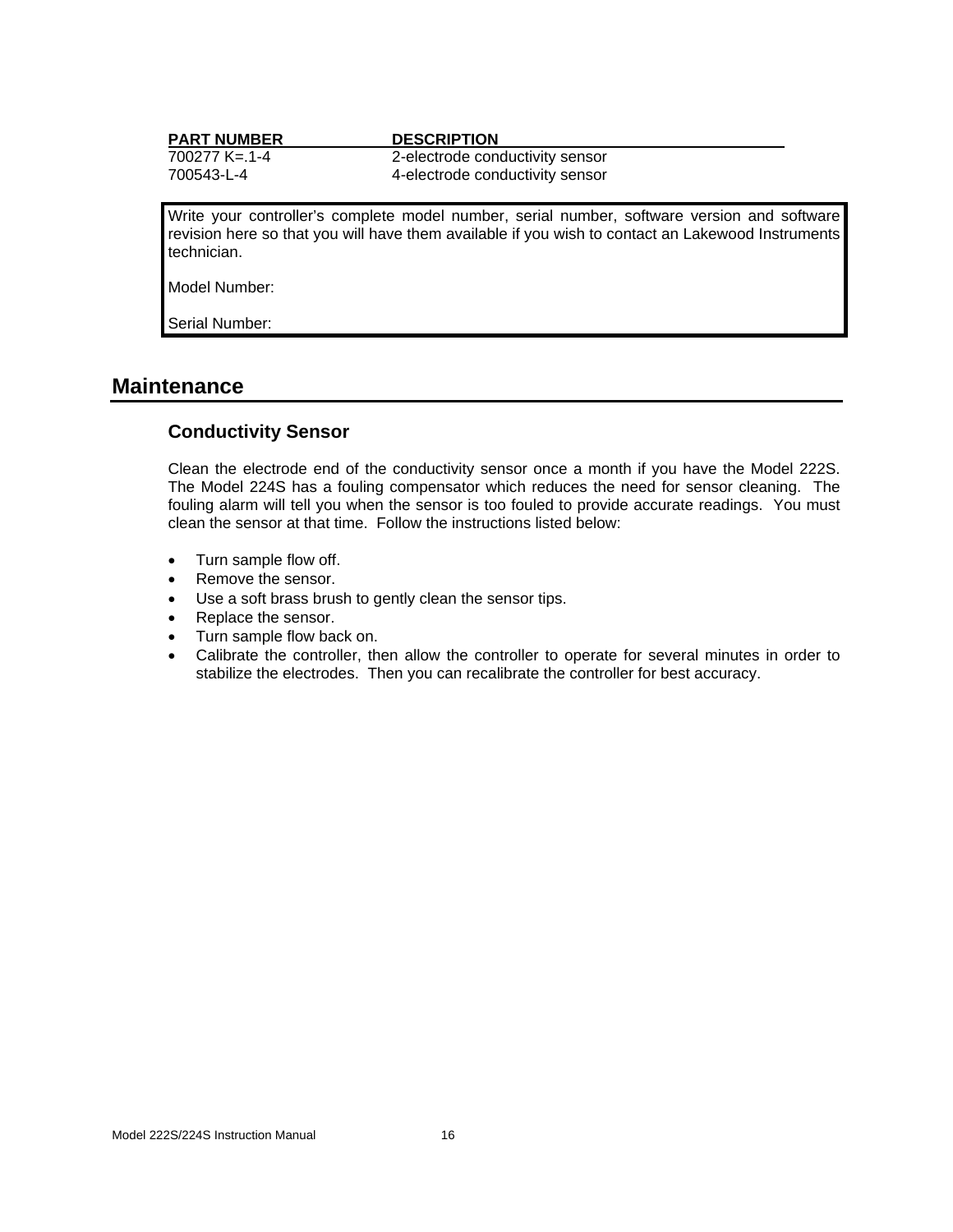## **Troubleshooting**

| <b>PROBLEM</b>                                  | <b>CHECK</b>                                                                                                                                  | <b>CORRECTIVE ACTION</b>                      |
|-------------------------------------------------|-----------------------------------------------------------------------------------------------------------------------------------------------|-----------------------------------------------|
| Conductivity not working or<br>reading too low. | Clean the sensor.                                                                                                                             | SEE: Maintenance section<br>in this manual.   |
|                                                 | Turn ON the<br>2.<br><b>CONDUCTIVITY</b><br>SIMULATOR switch (S4).<br>The LCD should be above                                                 | If it is not, replace the front<br>2.<br>PCB. |
|                                                 | 000.                                                                                                                                          | If it does, replace the<br>3.<br>sensor.      |
|                                                 | Check the TEMP, COMP.<br>3.<br>Push and hold in the<br>SIMULATOR button (S3).<br>The LCD reading should<br>not change by more than<br>$20%$ . |                                               |